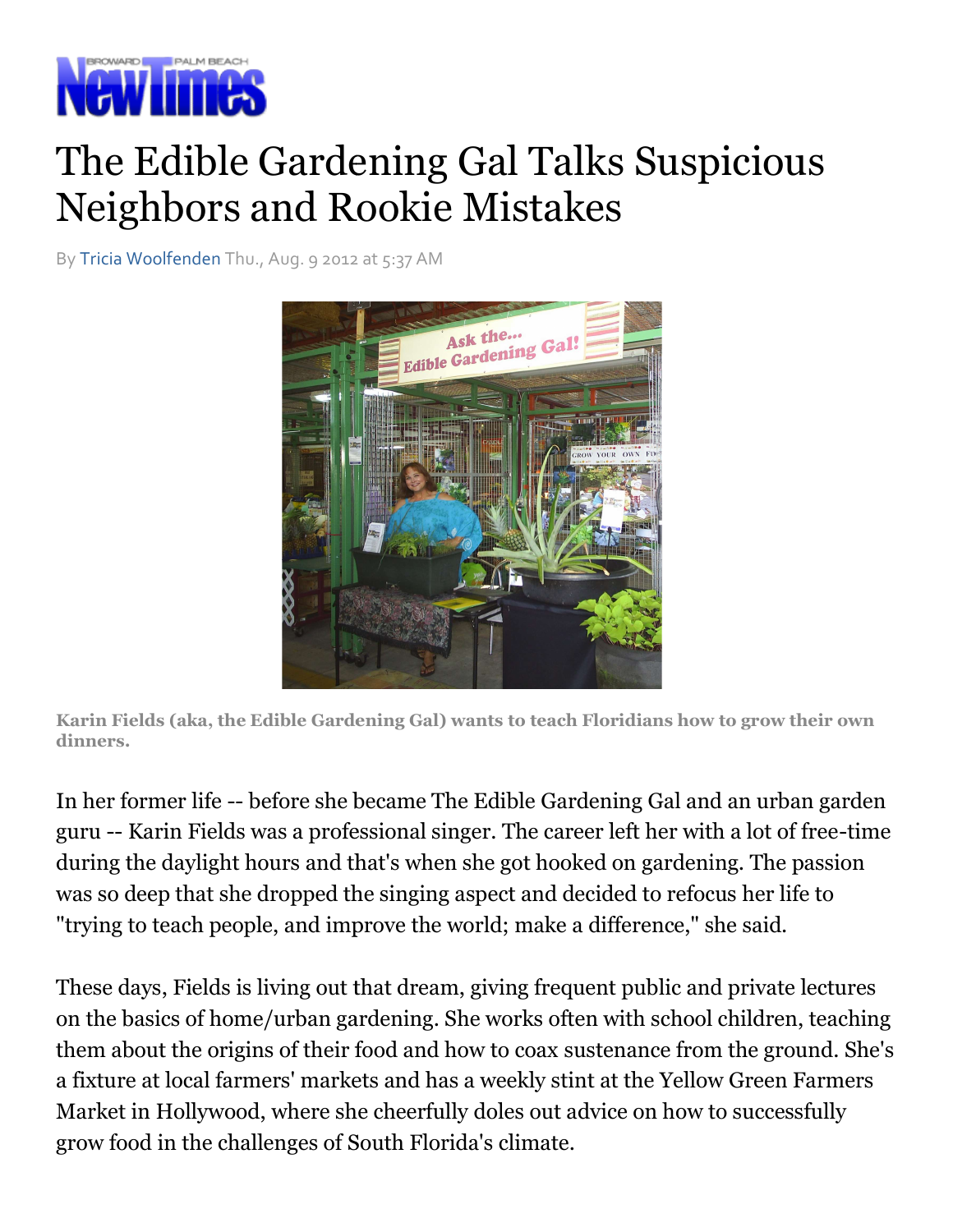Though she focuses on practical matters -- how to fight aphids, how much water to give a struggling tomato plant, etc. -- she's also got her eye focused on the bigger picture, which is a desire to empower people to put healthy, nutrient-rich foods on their own tables. Fields' work fits into South Florida's growing scene of pro-gardening advocates, a group which also includes figures like Michael Madfis and Farmer Jay.

"The whole thing is just to feed people, really," said Fields, who credits other people's kindnesses as helping her along in life. She believes this career path is her way to channel back some of that positive energy. "I wanted to do something good and this was the way to go."

As an introduction to Fields, Clean Plate Charlie invited her to play a garden-centric round of "fill in the blanks" with us via email. Our questions and her answers (underlined and in italics) are below.

The biggest pest in the garden is my new neighbors...they called the cops on me and said I was growing pot when they saw my new hydroponics setup. I really need to go over there to introduce myself -- bring 'em a nice bottle of vino to say HALLOOOO!

If I were to break Americans of one eating habit it would be *live and let live*.

The one fruit or vegetable I'd take on a desert island would be pineapple.

When I stray from healthy, whole foods, the first thing I reach for is *anything* -- *it can* get ugly.

Growing tomatoes in South Florida is *I would use the words "doable with the right* information."

The No. 1 rookie gardening mistake would have to be reading a gardening book that is not for your specific zone. I still laugh about all my beginner mistakes. One book told me to cover all my starts with a Dixie cup. Apparently this tip was for "spring in to summer gardening" for the regular people. I understand now it was to keep them warm.

Don't tell anyone, but I secretly hate rare tropical fruits -- please don't hate me.